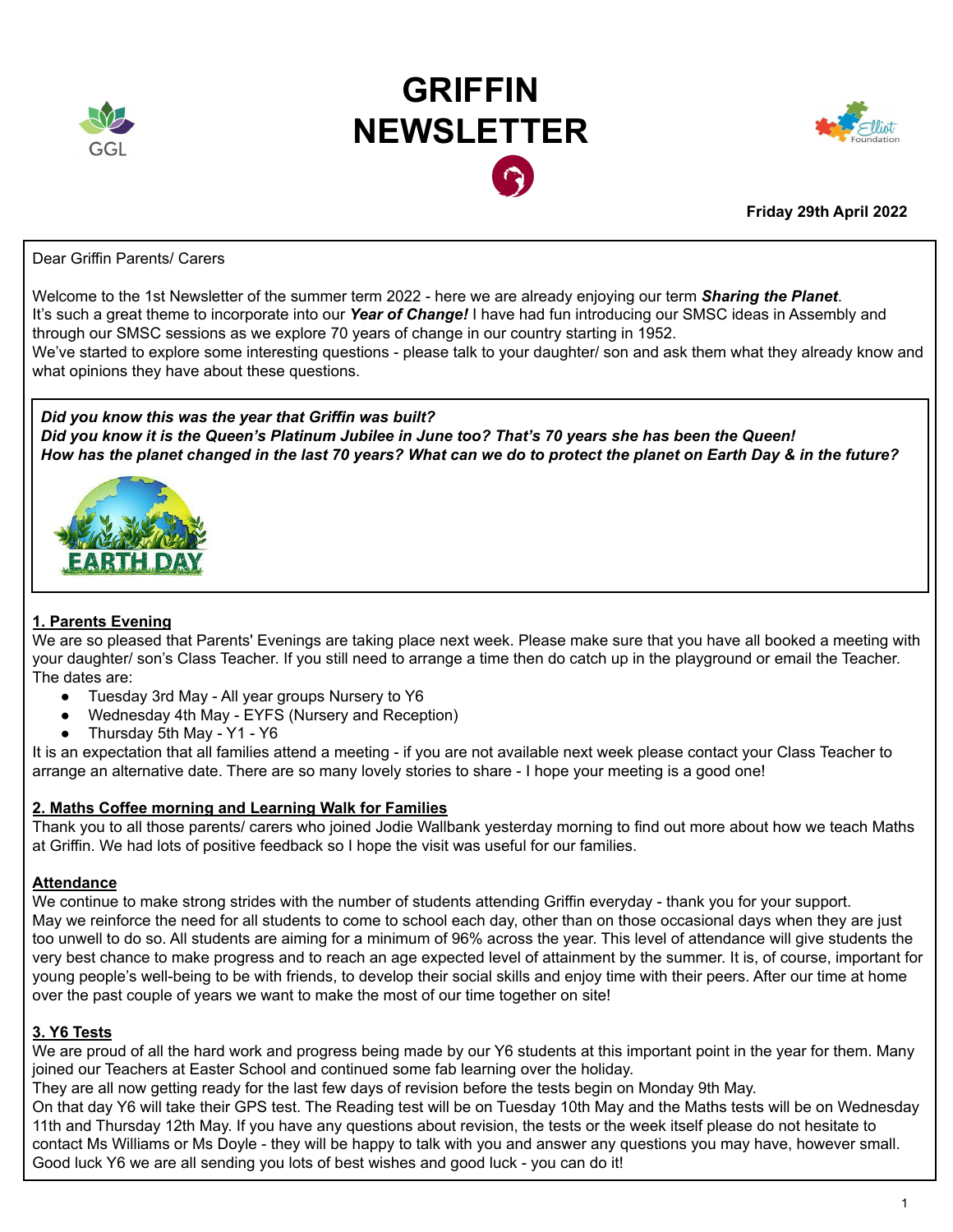## **4. EYFS Places**

A reminder …. if you are looking for a Nursery place for September 2022, please check in with Maggie in the Office. Your daughter/ son will need to be 3 by September 1st for them to start at the beginning of the new year. We offer free full-time provision at Griffin to support our families.

If you or a friend is looking for a Reception place for this September, please let us know as soon as possible and we will try our best to help. We'd love to hear from you!

#### **5. Louise Black reaches France**

As Ms Black makes her way to Copenhagen for the summer term, to enjoy her sabbatical, she sent this beautiful picture this week with a message to say she is missing us already! Although she is travelling, she will still post news and photographs on Instagram so please follow Griffin - the pictures are always wonderful! **@PrimaryGriffin**



#### **6. TEFAT Annual Report**

I hope you have also received a link to the Elliot Foundation's Annual report to parents - just in case here it is: annual report to parents and [stakeholders](https://d180ur4pf89izg.cloudfront.net/uploads/asset/attachment/5799/EF_Annual_report_2022__spreads_.pdf)

Don't forget we have a Bank Holiday on Monday 2nd May and Griffin will be closed for one day only. We will be open bright and early on Tuesday 3rd May again!<br> **Karen Braid-Sully** 

Karen Bastick-Styles (Executive Head - Greenside & Griffin) Griffin - a Federation with Greenside and part of TEFAT.

## **A Message from Ms. Doyle**

It has been so wonderful having a whole year of learning in school and I am so proud of the progress made by all of our students, but especially Y6, as they prepare for their KS2 SATs and the final year of primary school. They have taken everything in their stride and I know they will do themselves proud when they complete their tests. A huge well done to the students and Ms Williams. GOOD LUCK!

## **Reading to Children**

Sharing a book with a child is fun! It's a time for closeness, laughing and talking together – and it can also give children a flying start in life and help them become lifelong readers. This lovely poster gives you some tips about how you can do this at home. ■ [5-Ways-to-Encourage-Children-to-Read.pdf](https://drive.google.com/file/d/12Y2t0_cH5D2jBpnZXbVfU9T4tq2AhKPn/view?usp=sharing)

#### **Fundraising for Griffin**

Earn money for Griffin whenever you shop online by clicking on this link: [www.easyfundraising.org.uk/causes/griffinprimaryschool/](https://www.easyfundraising.org.uk/causes/griffinprimaryschool/) It doesn't cost you anything and could make a real difference to us. Thank you for your support.



Best wishes, Carly (Deputy Head)